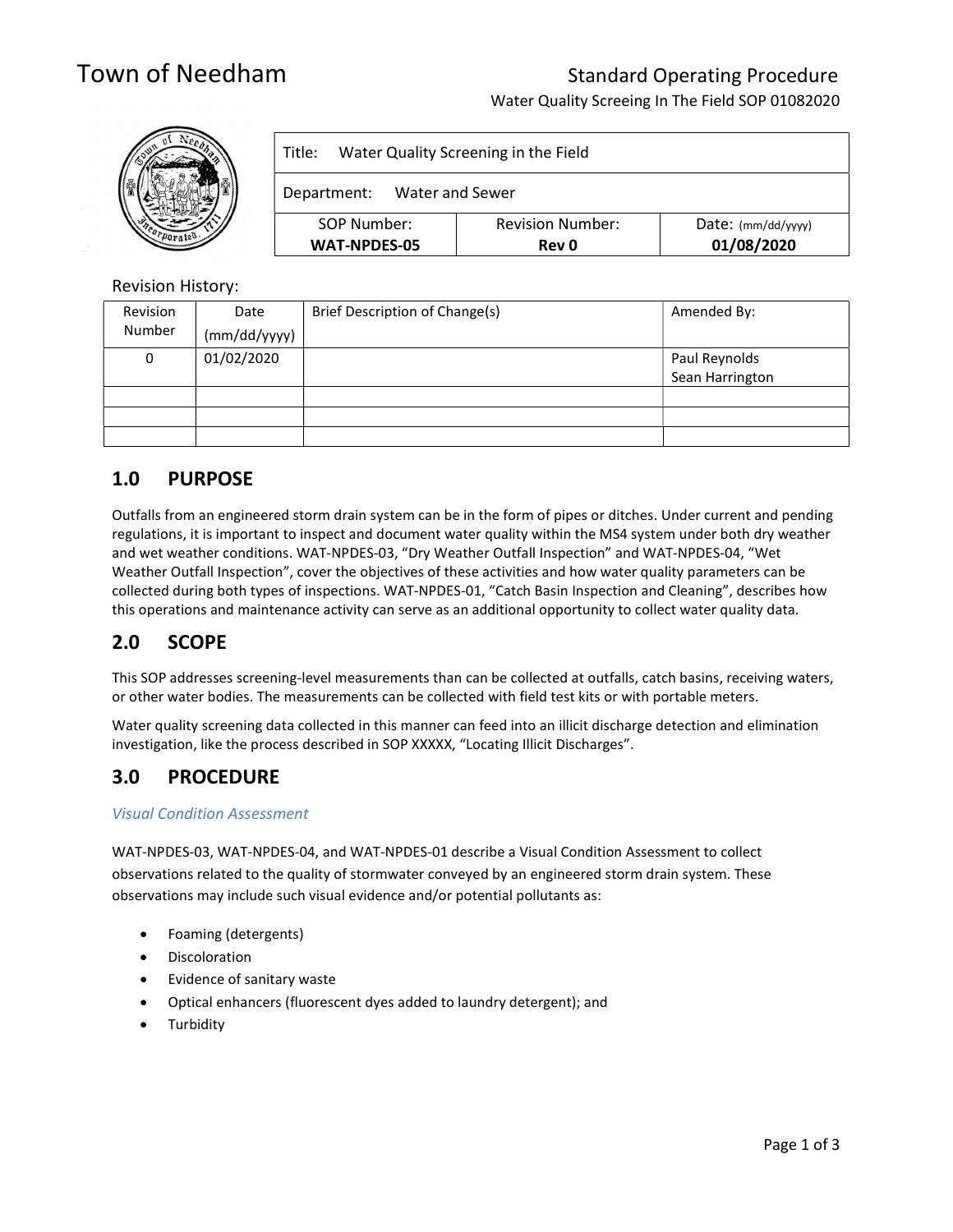# Town of Needham Standard Operating Procedure

Water Quality Screeing In The Field SOP 01082020

If a Visual Condition Assessment indicates the presence of these pollutants, it may be necessary to quantify the extent of each and gather data on other parameters that cannot be visually observed but can be measured using field kits or meters. These parameters include, but are not limited to:

- Ammonia
- Chloride (present in treated drinking water but not groundwater)
- Conductivity
- Fluoride
- Hardness
- pH
- Potassium

### Field Kits and Sampling Methods Available

The following table shows field test kits and portable meters that can be used for screening parameters.

| <b>Analyte or</b><br><b>Parameter</b> | <b>Instrumentation</b><br>(Portable meter)                                                                            | <b>Field Test Kit</b>                                                                                                                  |  |
|---------------------------------------|-----------------------------------------------------------------------------------------------------------------------|----------------------------------------------------------------------------------------------------------------------------------------|--|
| Ammonia                               | CHEMetrics™ V-2000 Colorimeter<br>Hach™ DR/890 Colorimeter<br>Hach <sup>™</sup> Pocket Colorimeter <sup>™</sup> II    | CHEMetrics™ K-1410<br>CHEMetrics™ K-1510 (series)<br>Hach <sup>™</sup> NI-SA<br>Hach <sup>™</sup> Ammonia Test Strips                  |  |
| <b>Bacteria</b>                       | Bacteria field test kits require 24-hour window                                                                       |                                                                                                                                        |  |
| Boron                                 | N/A                                                                                                                   | Hanna™ HI 38074<br>Taylor <sup>™</sup> K-1541                                                                                          |  |
| Chloride                              | CHEMetrics™ V-2000 Colorimeter<br>Hach <sup>™</sup> Pocket Colorimeter <sup>™</sup> II<br>LaMotte™ DC1200 Colorimeter | CHEMetrics™ K-2002 through K2070<br>Hach <sup>™</sup> CDS-DT<br>Hach <sup>™</sup> Chloride QuanTab <sup>®</sup> Test Strips            |  |
| Color                                 |                                                                                                                       | Hach <sup>™</sup> ColorDisc                                                                                                            |  |
| Conductivity                          | CHEMetrics™ I-1200                                                                                                    | N/A                                                                                                                                    |  |
| Detergents<br>(Surfactants)           | CHEMetrics™ I-2017                                                                                                    | CHEMetrics™ K-9400 and K-9404<br>Hach <sup>™</sup> DE-2                                                                                |  |
| Fluoride                              | CHEMetrics™ V-2000 Colorimeter<br>Hach™ Pocket Colorimeter™ II                                                        | N/A                                                                                                                                    |  |
| Hardness                              | N/A                                                                                                                   | CHEMetrics™ K-1705 and K-1710<br>CHEMetrics™ K-4502 through K4530<br>Hach <sup>™</sup> HA-DT<br>Hach <sup>™</sup> Hardness Test Strips |  |
| Optical enhancers                     | Field tests still under development                                                                                   |                                                                                                                                        |  |
| pH                                    | CHEMetrics™ I-1000                                                                                                    | Hach <sup>™</sup> 17J through 17N<br>Hach <sup>™</sup> pH Test Strips                                                                  |  |
| Potassium                             | Horiba™ Cardy C-131                                                                                                   | LaMotte <sup>™</sup> 3138 KIW                                                                                                          |  |
| Turbidity                             | CHEMetrics™ I-1300                                                                                                    | N/A                                                                                                                                    |  |